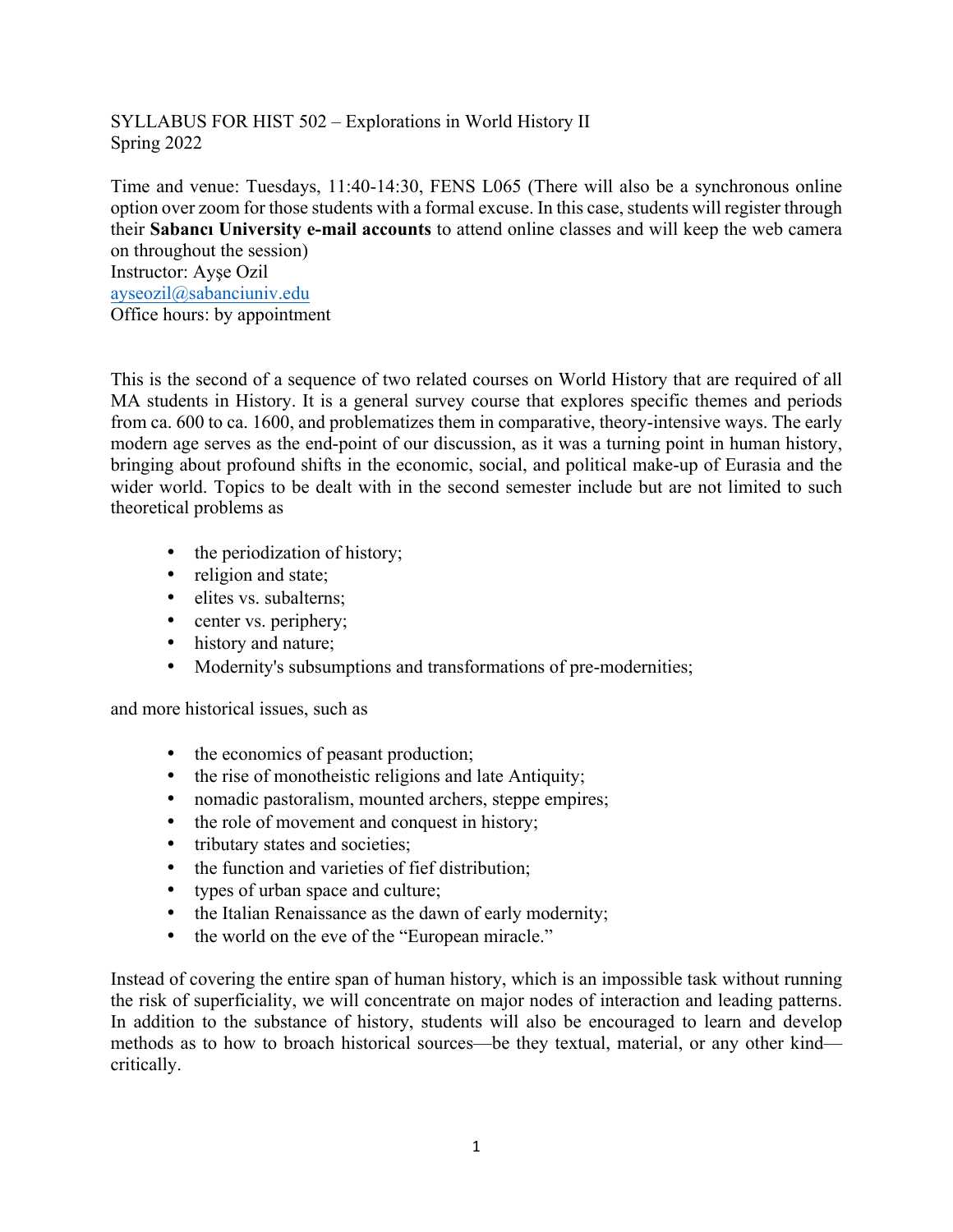The course will proceed in a rough chronological sequence. The readings will be made up of the textbooks and other more specialized books, supplemented with primary reading texts in English translation.

## **Class set-up:** Lecture and discussion

**Weekly Assignments:** To prepare for lectures and discussions, students are expected to complete the assigned readings in advance of the class meeting where they are mentioned on the Course Schedule. To facilitate the students' engagement with the reading assignments, they are required to reflect on them on the Class Discussion Forum (on SuCourse+) by 09:00 p.m. on Mondays before the day of the class at the latest. In their written comments on SuCourse+, they can also ask questions about the readings and bring those questions to class, where we will discuss some of them.

**Evaluation**: Mid-term (30%) and Final (30%) examination, book review, approx. 5 pages in length (20%), weekly assignments, on which students are required to reflect on the discussion forum in  $SuCourse+ (20\%).$ 

The two exams are comprised of two sections: (1) a section on the primary concepts, events, persona discussed in class, and (2) an essay assignment, in which students have to demonstrate how well they have understood the basic historical processes and the larger framework outlined during the course.

#### **Key dates:**

Week 5: submission book review (Cook, *A Brief History of the Human Race*) Every Monday 09:00 p.m. last time to contribute to the discussion about the weekly reading assignment on the SuCourse+ discussion forum. Week 8: Midterm Final exam: specific date to be announced on SIS

**Reading assignments**: There are reading assignments both from primary and from secondary sources. Primary sources are just as essential a part of the course material as secondary readings from the text books as well as lecture notes and presentations.

**Attendance**: Regular attendance is essential for good performance. No absence is tolerated without a documented medical problem or other well-founded and documented reason.

This syllabus is subject to change. Students are responsible to follow announcements.

**Academic dishonesty**: Plagiarism includes copying from books or journals, duplicating the work of fellow students, and copying or downloading materials from the internet. Plagiarism or academic dishonesty of any kind and extent will not be tolerated and may lead to disciplinary action. (Disciplinary action means that the student is referred to the Disciplinary Committee.)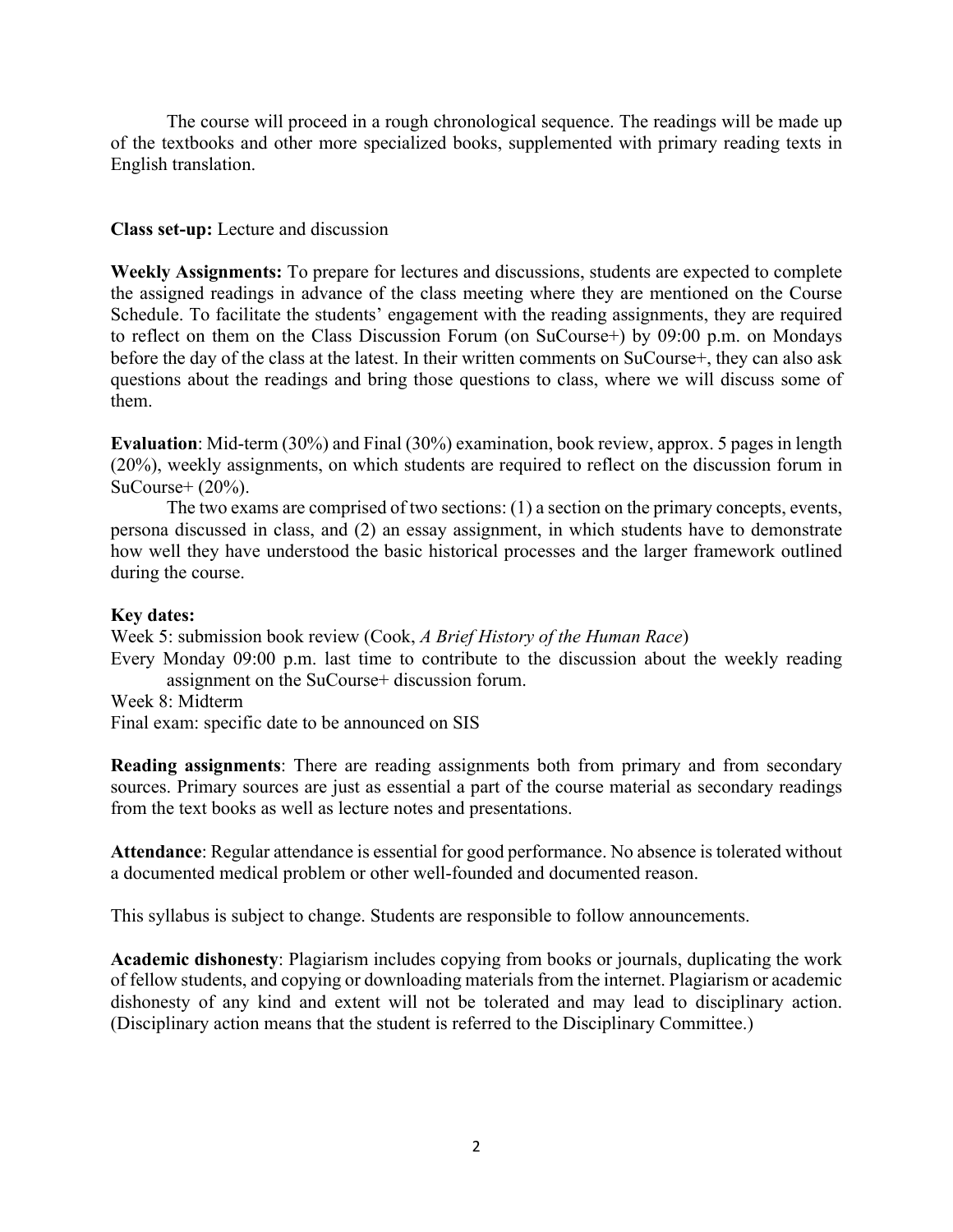# **Textbooks:**

Clive Ponting, *World History: A New Perspective* (London: Chatto & Windus, 2000).

Mark A Kishlansky, *Sources of World History: Readings for World Civilization* (New York: HarperCollins College Publishers, 1995).

Michael Cook, *A Brief History of the Human Race* (New York: Norton, 2003).

• Readings and extra materials will be available online or on SUCourse+: http://sucourse.sabanciuniv.edu. **Students are to regularly check the SUCourse+ website to follow weekly pacing, additional materials and announcements.**

#### **Weekly schedule**

### **1. Introduction:**

**-** Peter Brown, *The Making of Late Antiquity* (Cambridge: Harvard University Press, 1978), Chs. 1 and 3.

- Ponting, Overview 6.

### **2. The Rise of Islam and the Eastern Roman Empire**

**-** Ponting, Ch. 11: pp. 301-313; Overview 7.

- Warren Treadgold, *The Byzantine Revival* (Stanford: Stanford University Press, 1988), Ch. 1.

- Albert Hourani, *A History of the Arab Peoples* (London: Faber and Faber, 2002), Ch. 3.

#### **3. The Great Empires: China, Inner Asia, Western Europe, 600-1000 CE**

-Ponting, Ch. 11: pp. 313-347; Overview 8.

-Marc Bloch, *Feudal Society*, vol. 1, (London: Routledge, 2004 [1961]), Ch. 4: "Material Conditions and Economic Characteristics".

-Chris Wickham, *The Inheritance of Rome: A History of Europe from 400 to 1000* (London: Penguin, 2010), Ch. 9: "Wealth, Exchange and Peasant Society".

#### **4. Eurasia, ca. 1,000 CE**

-Ponting, Ch. 12. -Marc Bloch, *Feudal Society*, vol. 1, Ch. 11: "Vassal Homage". -Chris Wickham, *The Inheritance of Rome*, Ch. 21: "Aristocrats between the Carolingian and the 'Feudal' Worlds". -Kishlansky, vol. 1, nos. 41-42.

#### **5. Asia, ca. 1,000-1,250 CE**

-Ponting, Ch. 13, Overview 9.

-Simon Lloyd, "The Crusading Movement 1096-1274", in Jonathan Riley Smith (ed.), *The Oxford History of the Crusades* (Oxford: Oxford University Press, 2002), pp. 35-67. (IC online) -Francesco Gabrieli, *Arab Historians of the Crusades* [Sources] (London: Routledge, 1984), excerpts.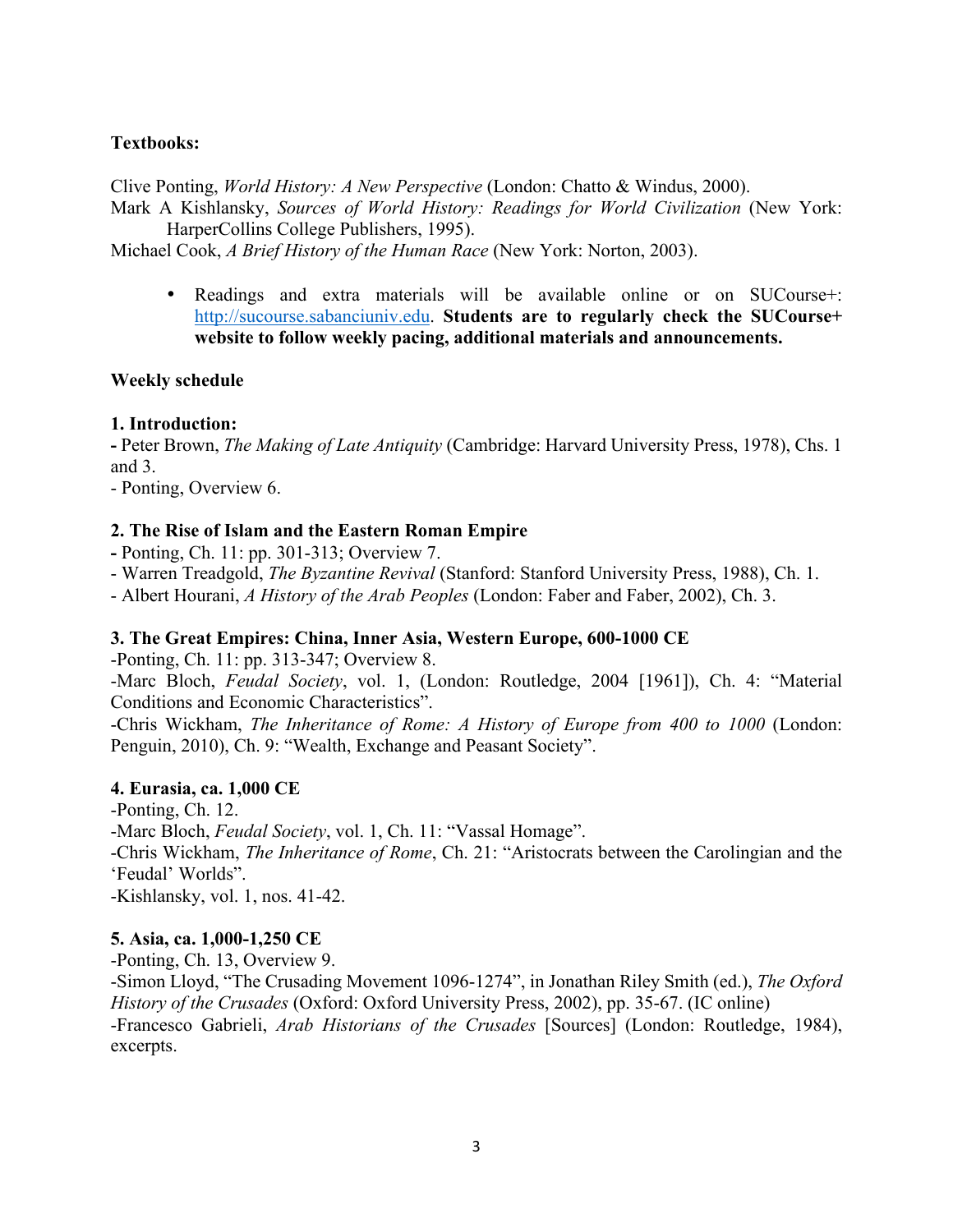# **6. The Mongol Empire (1200-1350)**

-Ponting, Ch. 14. -David Morgan, *The Mongols* (Oxford: Blackwell, 1986), Ch. 3: "Chingiz Khan and the Founding of the Mongol Empire". -*Moğolların Gizli Tarihi* (1240) (Ankara: TTK, 1986), excerpts.

# **7. Recovery (1350-1500)**

-Ponting, Ch. 15, Overview 10.

-Monica Green, "Taking 'Pandemic' Seriously: Making the Black Death Global", in Monica Green (ed.), *Pandemic Disease in the Medieval World: Rethinking the Black Death* (The Medieval Globe, 2014), https://scholarworks.wmich.edu/medieval\_globe/1/

-Hannah Barker, "Laying the Corpses to Rest: Grain, Embargoes, and Yersinia pestis in the Black Sea, 1346-48", *Speculum* 96/1 (2021), pp. 97-126.

-Şevket Pamuk, "The Black Death and the Origins of the 'Great Divergence' across Europe, 1300- 1600, *European Review of Economic History* 11/3 (2007), pp. 289-317.

# **8. MIDTERM**

### **9. The Columbian World**

-Ponting, Ch. 16.

-Jared Diamond, *Guns, Germs and Steel: The Fates of Human Societies*

(London: W.W. Norton & Company, 1997), pp. 74-81, Ch. 5.

-David Abulafia, *The Boundless Sea* (Oxford: Oxford University Press, 2019), Ch. 28 "The Great Acceleration" and Ch. 32 "A New Atlantic".

-Kishlansky, vol. 1, nos. 61, 63-64.

# **10. The Early World Economy**

-Ponting, Ch. 17.

-Dennis O. Flynn and Arturo Giraldez "Cycles of Silver: Global Economic Unity through the mid-18th c", *Journal of World History*, 13/2 (Fall 2002), pp. 391-427.

-Şevket Pamuk, "The Price Revolution in the Ottoman Empire Reconsidered", *IJMES* 33 (2001), pp. 69-89.

# **11. From pre-industrial societies to modernity**

-Patricia Crone, *Pre-Industrial Societies: Anatomy of the Premodern World* (London: Oneworld, 2000), Chs. 2 and 8.

-Kenneth Pomeranz, *The Great Divergence: China, Europe and the Making of Modern World Economy* (Princeton: Princeton University Press, 2000). (IC online)

# **12. Modernity and Globalization**

-Jürgen Osterhammel and Niels Petersson, *Globalization: A Short History* (Princeton: Princeton University Press), Ch. 3 "The Development and Establishment or Worldwide Connections until 1750", Ch. 4 "1750-1880: Imperialism, Industrialization and Free Trade".

-Anne McCants, "Exotic Goods, Popular Consumption, and the Standard of Living: Thinking about Globalization in the Early Modern World", *Journal of World History* 18/4 (2007), pp. 433-462.